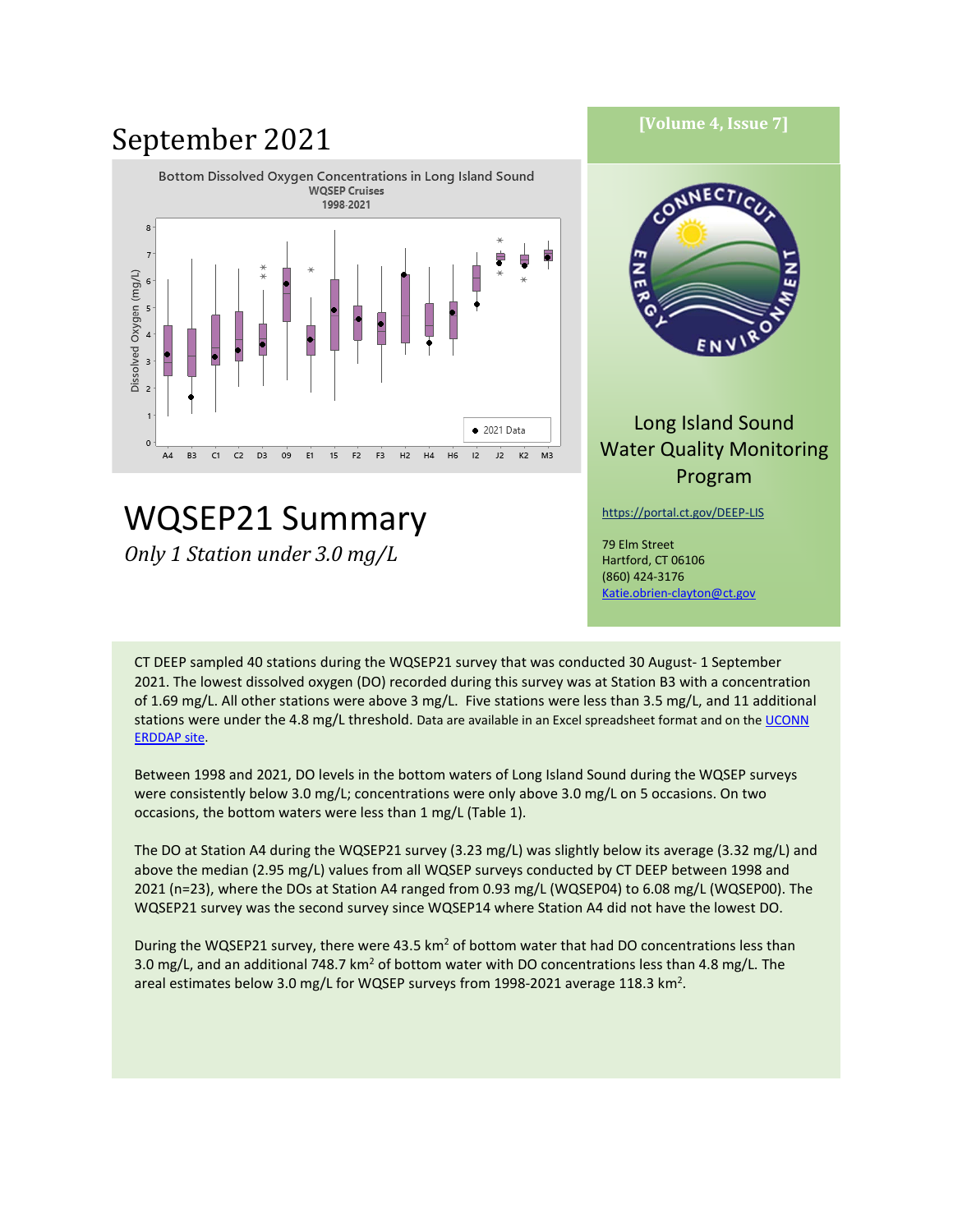# Dissolved Oxygen



Table 1. Minimum Dissolved Oxygen Concentrations and Areal estimates for WQSEP Cruises Conducted from 1998-2021 by CT DEEP.

| Cruise  | Minimum DO      | Station with   | Area under 4.8 mg/L | Area under 3 mg/L  |
|---------|-----------------|----------------|---------------------|--------------------|
|         | Observed (mg/L) | Minimum DO     | (km <sup>2</sup> )  | (km <sup>2</sup> ) |
| WQSEP98 | 1.19            | B <sub>3</sub> | 1457.8              | 435.3              |
| WQSEP99 | 3.75            | H6             | 169.3               | 0                  |
| WQSEP00 | 3.39            | 15             | 455                 | $\Omega$           |
| WQSEP01 | 1.02            | 02             | 1216.7              | 292.4              |
| WQSEP02 | 4.58            | B <sub>3</sub> | 107.5               | 0                  |
| WQSEP03 | 2.23            | E1             | 1241.1              | 33.5               |
| WQSEP04 | 0.93            | A4             | 1396.7              | 296.1              |
| WQSEP05 | 0.99            | A4             | 1031.8              | 223.8              |
| WQSEP06 | 2.89            | F <sub>3</sub> | 593.9               | 0                  |
| WQSEP07 | 2.88            | A4             | 886                 | 41.6               |
| WQSEP08 | 2.17            | 02             | 1562.5              | 340.5              |
| WQSEP09 | 1.84            | E1             | 1234.1              | 332.1              |
| WQSEP10 | 3.66            | A4             | 213.7               | 0                  |
| WQSEP11 | 4.32            | A4             | 75                  | 0                  |
| WQSEP12 | 2.55            | 02             | 1643                | 131.7              |
| WQSEP13 | 2.33            | B <sub>3</sub> | 1207.3              | 100.1              |
| WQSEP14 | 2.74            | A4             | 856.7               | 34.3               |
| WQSEP15 | 2.52            | A4             | 892.4               | 56.3               |
| WQSEP16 | 1.87            | A4             | 1170.1              | 139                |
| WQSEP17 | 2.46            | A4             | 565.9               | 109.8              |
| WQSEP18 | 2.34            | A4             | 1411.8              | 133.6              |
| WQSEP19 | 2.74            | E1             | 699                 | 52.6               |
| WQSEP20 | 2.79            | A4             | 875.6               | 43.0               |
| WQSEP21 | 1.69            | B3             | 792.2               | 43.5               |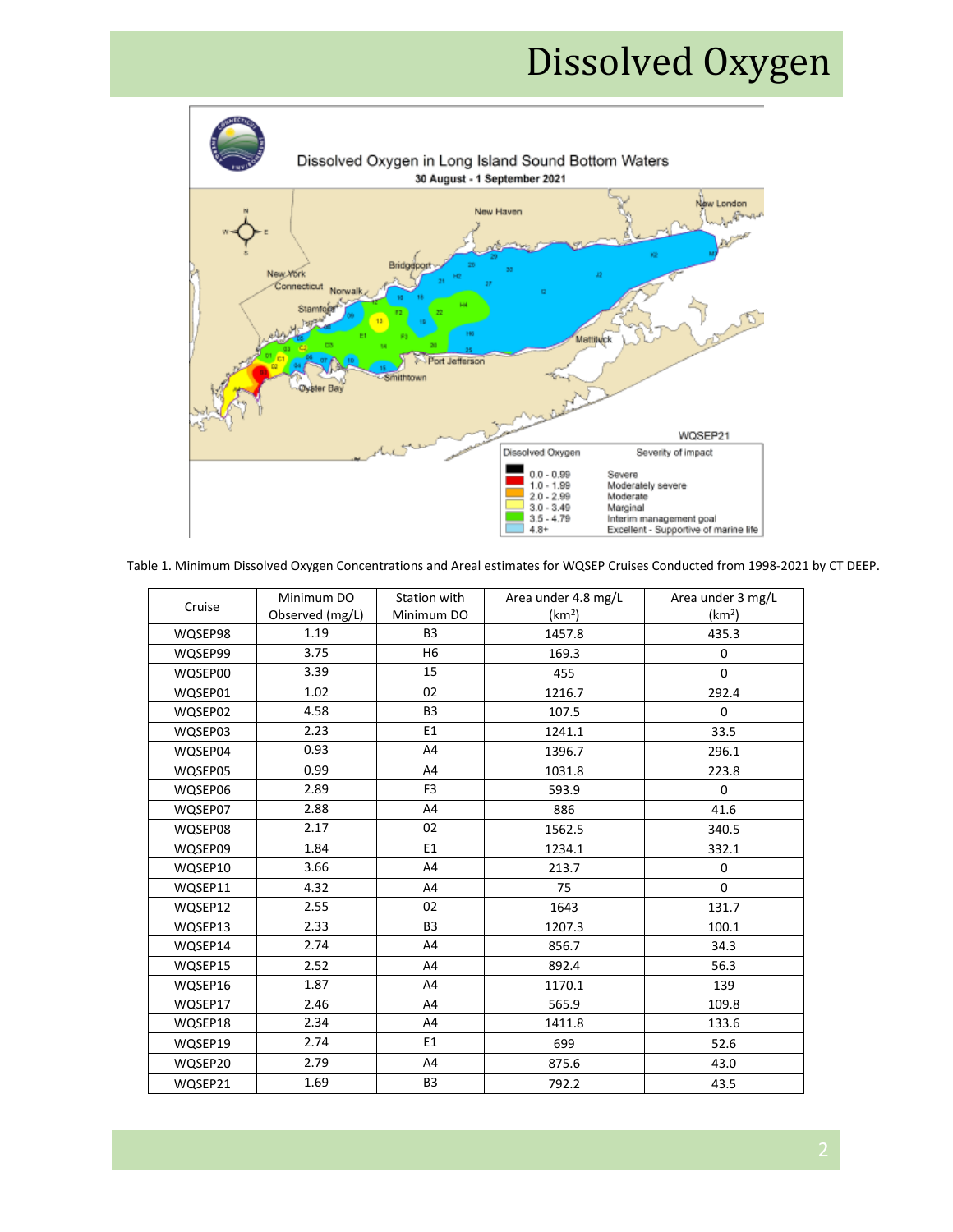#### Weather

The WQSEP21 cruise was conducted from September 30<sup>th</sup> to 1 September. Most areas within the Northeast such as Boston, MA and Bridgeport, CT had some of their warmest Septembers. Boston, MA had their 7<sup>th</sup> warmest while Bridgeport, CT had their 14th warmest. The normal temperature for Bridgeport is 70.1°F and it had a departure of 1.4°F. Only a few areas had temperature departures that were cooler than their normal, with Hartford, CT being amongst those few. Hartford, CT had a departure of -0.2°F from the normal 67.6°F.

Precipitation in the Northeast varied across the Northeast, especially with the remnants of Hurricane Ida being present in the first half in the month. Hurricane Ida brought additional amounts of precipitation to areas such as Bridgeport and Hartford. Bridgeport recorded it's wettest first half of September (1-15) on record (7.87 inches of rain) and its 2nd wettest September on record. The normal amount of precipitation in Bridgeport, CT for September 1-15 is 1.88 inches but there were 6.52 inches recorded this year, which is 347% above normal. Hartford, CT received 5.47 inches which is 274% above the normal 2.00 inches for the September 1-15 period.

More detailed weather information can be viewed on th[e Northeast Regional](http://www.nrcc.cornell.edu/)  [Climate Center's website.](http://www.nrcc.cornell.edu/)

.



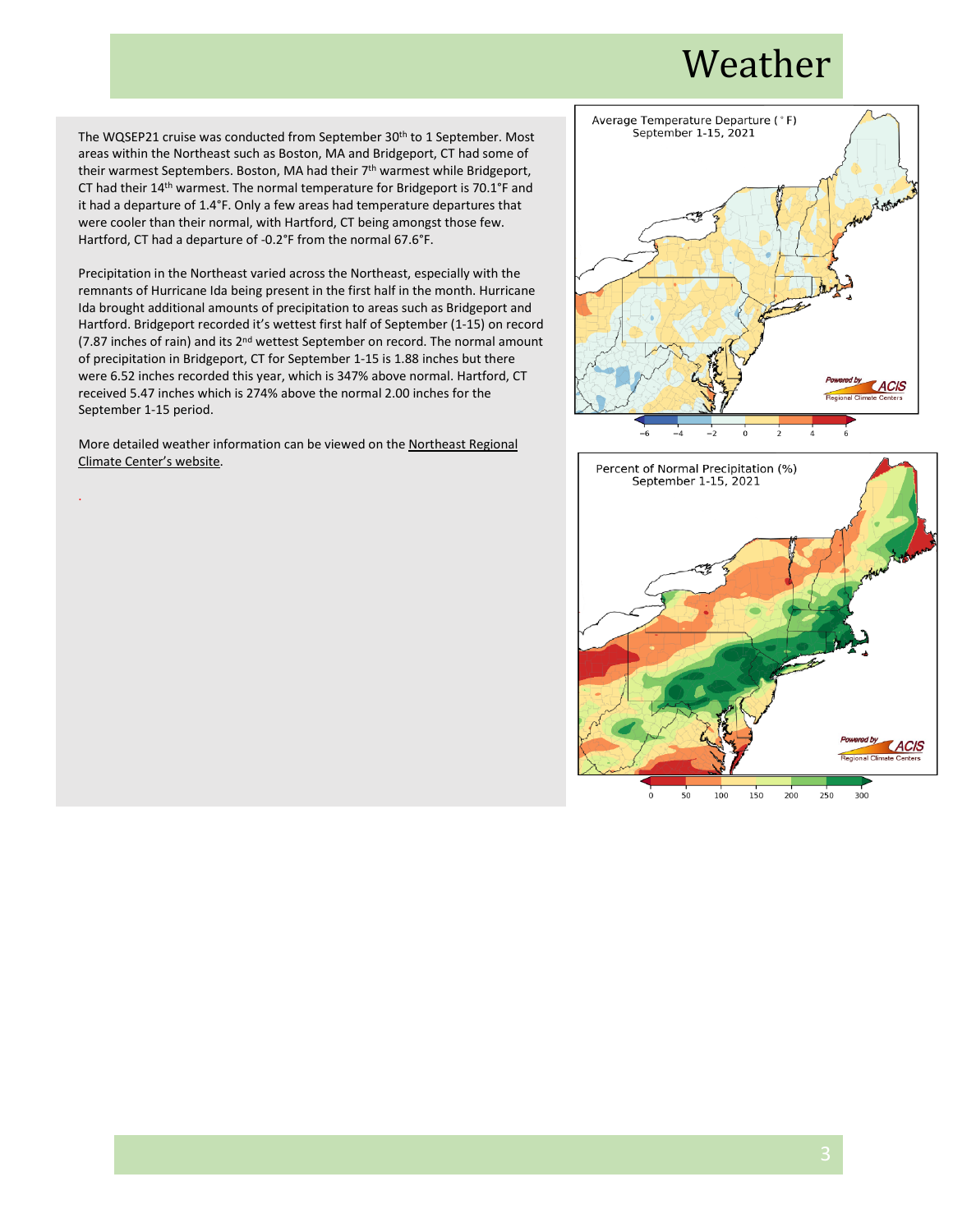#### Water Temperature





Surface temperatures for HYAUG21 and WQSEP21 were very similar. HYAUG21 and WQSEP21 had average surface temperatures of 23.64°C and 23.82°C respectively. The average bottom temperature had increased 1.34°C (21.41 °C to 22.75°C) from HYAUG21 to WQSEP21. The maximum surface water temperature during the WQSEP21 survey occurred at Station 04 (24.88°C), while the maximum bottom water temperature occurred at Station 25 (23.96°C).

Delta T's (difference between surface and bottom temperatures) ranged from 0ºC (Station 25) to 2.68º (Station D3) and averaged 1.11ºC. Decreasing Delta T's from the HYAUG21 survey indicate the weakening of stratification and increased mixing. In 2021, Tropical Storms Ida and Henri as well as frequent precipitation events throughout the summer, assisted with reducing the severity and duration of hypoxic conditions.

**Note**: The surface and bottom water temperatures discussed and graphed reflect data from **all** the stations sampled during WQSEP, not just the 17 year-round stations. (*Editor's note*: *This is different than the previous 2021 cruise summaries which only used the 17 year-round stations in the boxplots. - KAO)*.

Sea surface temperature (SST) data from Rutgers University's Coastal Ocean Observation Lab are presented to the right. The image on the left displays the SST for August 31 at 9:35 PM; the observed SST is around 25°C in Long Island Sound (LIS). The image on the right is from 10:03 AM on August 30th. SSTs are between 21 and 24°C within LIS.

More information about sea surface temperature can be found on the Rutgers University Website: [Sea Surface Temperature -](https://marine.rutgers.edu/cool/sat_data/?bm=9&bd=13&by=2021&sort=date&em=9&ed=14&ey=2021®ion=bigbight&product=sst¬humbs=0&okb.x=55&okb.y=21) IMCS Coastal Ocean [Observation Lab \(rutgers.edu\)](https://marine.rutgers.edu/cool/sat_data/?bm=9&bd=13&by=2021&sort=date&em=9&ed=14&ey=2021®ion=bigbight&product=sst¬humbs=0&okb.x=55&okb.y=21)





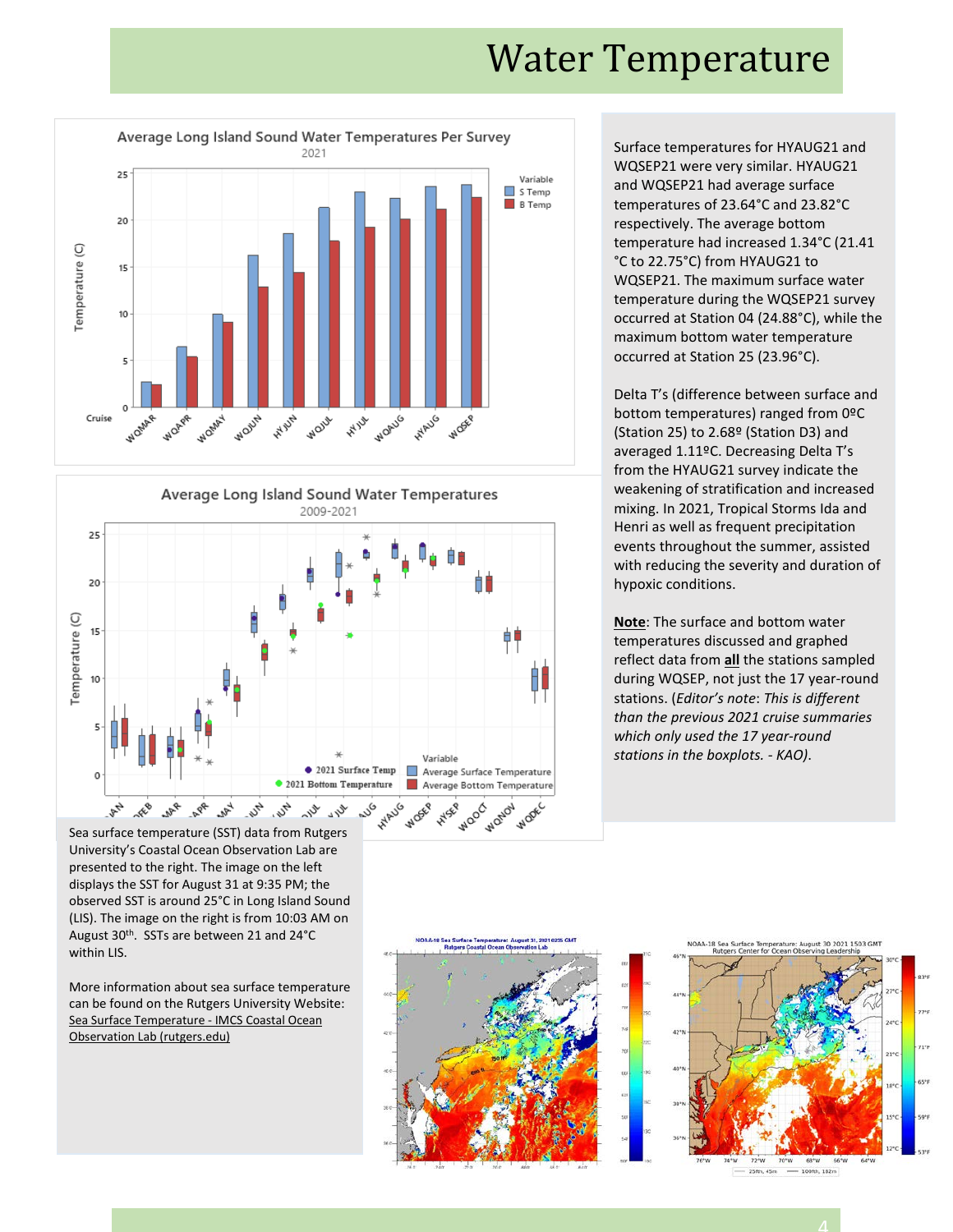# pH



During the WQSEP21 survey, Long Island Sound had an average surface pH of 7.87 SU. The average bottom pH for Long Island Sound was 7.62 SU. These values were below the averages for all WQSEP surveys that occurred from 1998 to 2020, which were 7.96 SU for surface pH and 7.83 SU for bottom pH.

Looking closer at WQSEP21, the stations with the highest pH values were H4 for surface pH and 29 for bottom pH. Station H4 had a value of 8.01 SU while station 29 had a value of 7.94 SU. The stations with the lowest values were A4 for surface pH and B3 for bottom pH. Station A4 had a value of 7.45 SU while station B3 had a value of 7.31 SU.

**Note**: These surface and bottom pHs discussed and graphed reflect data from **all** the stations sampled during WQSEP, not just the 17 year-round stations. (*Editor's note*: *This is different than the previous 2021 cruise summaries which only used the 17 year-round stations. - KAO)*

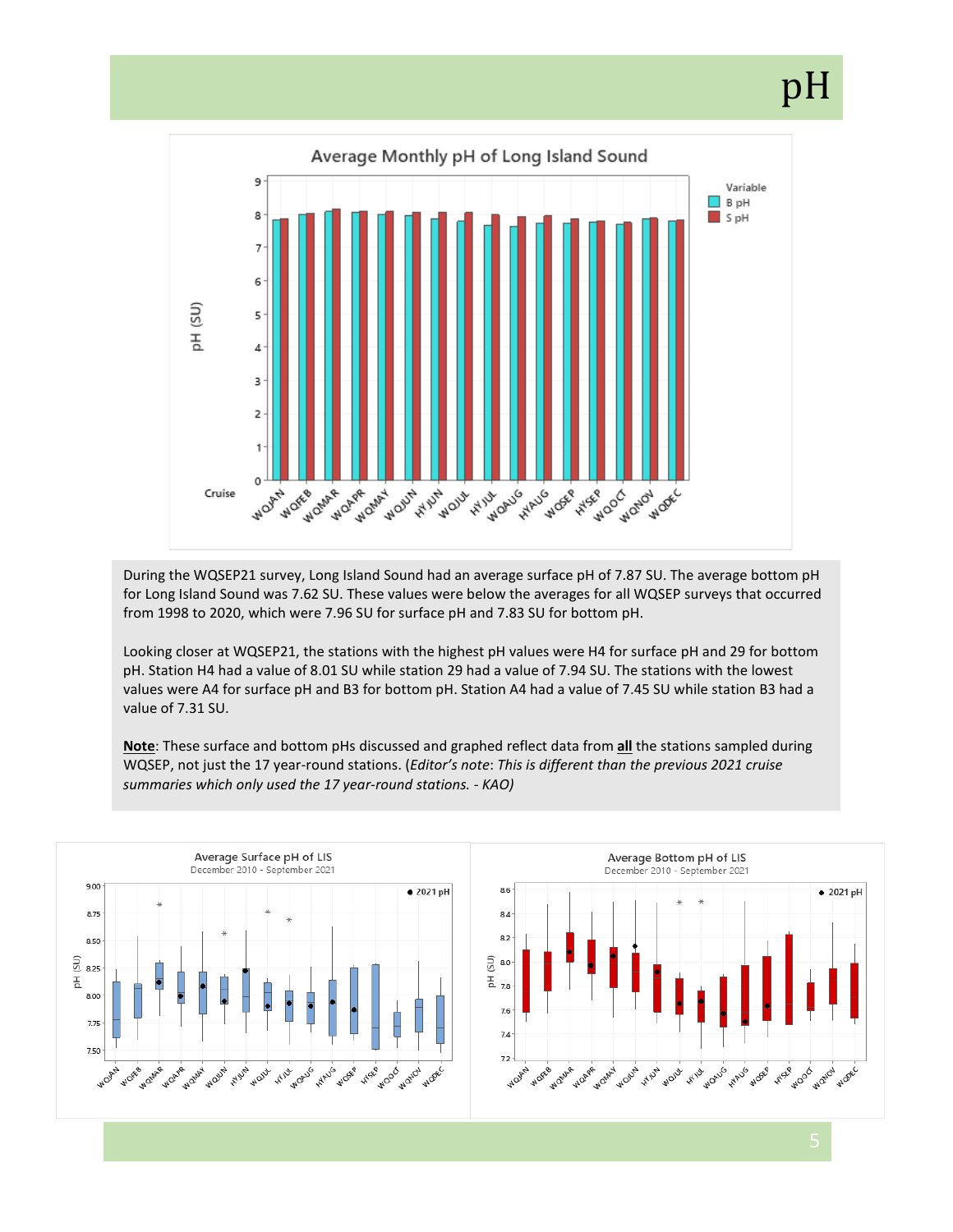## Secchi Disk Depths

Water clarity is a measure of how much light penetrates the water column, and clarity can be reduced by the presence of suspended solids, organic matter, phytoplankton, and zooplankton.

To assess the water clarity across Long Island Sound, Secchi disks are used at each station. The black and white disk is lowered into the water column until such a depth is reached that the black and the white quarters can no longer be differentiated. This is called the Secchi depth.





Secchi depths were taken at 40 stations during the WQSEP21 survey; the depths ranged from 1.0 meters at Station 02 to 4.1 meters at Station J2.



The [Long Island Sound Report Card](https://ecoreportcard.org/report-cards/long-island-sound/health/) developed by Save the Sound utilizes the following water clarity depth thresholds:

- 1. >2.28 (A- to A+; 90-100)
- 2. 2.12 to <2.28 (B- to B+; 80-89)
- 3. 1.95 to <2.12 (C- to C+; 70-79)
- 4. 1.8 to <1.95 (D- to D+; 60-69)
- 5.  $<$  1.8 (F;  $<$  60)

Of the 40 stations measured this survey, 9 were in the A-range, 1 was in the B-range, 9 were in the C-range, 2 were in the D-range, and 19 failed.